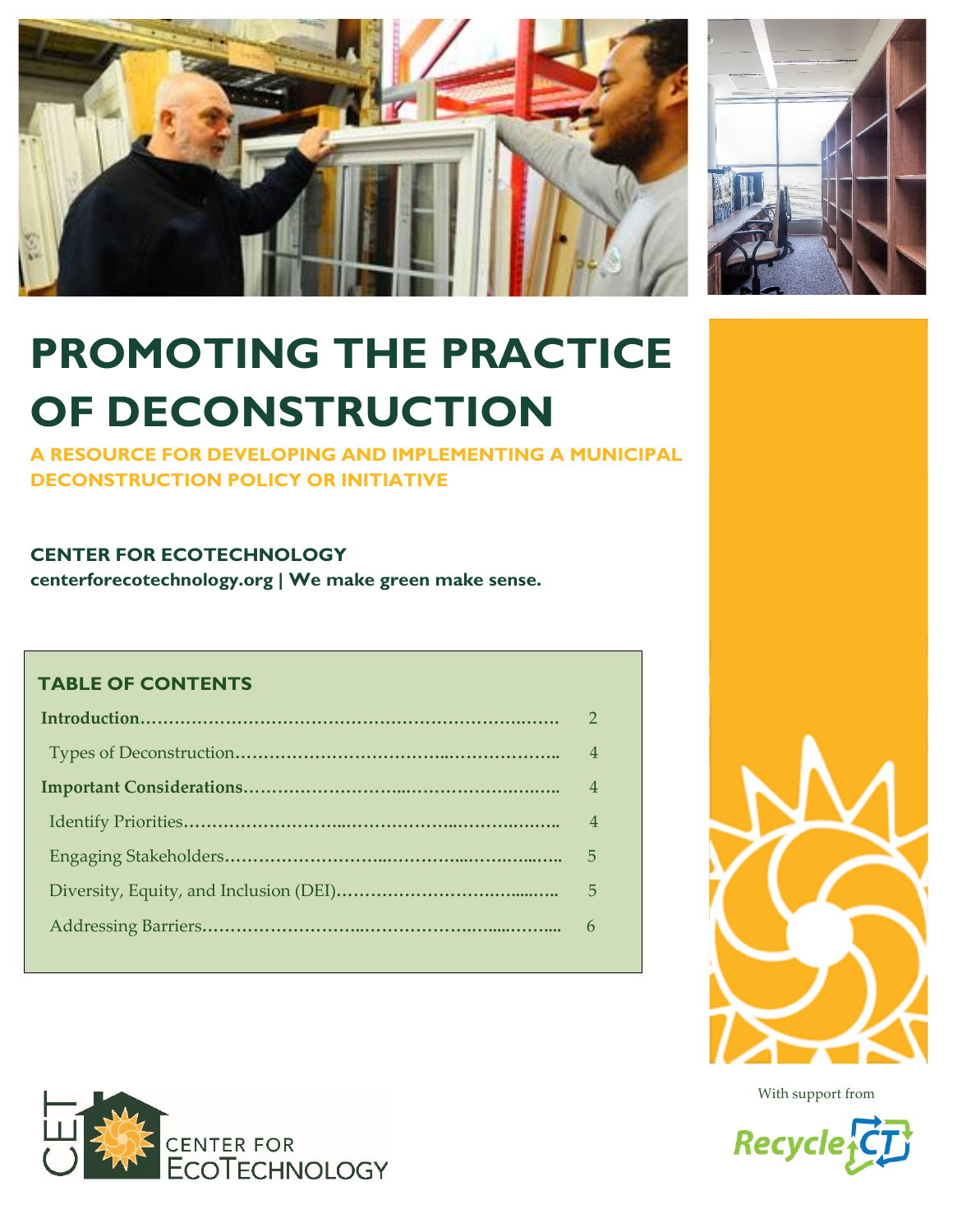## **INTRODUCTION**

Prioritizing reuse and recycling of building materials presents communities with opportunities to reduce waste, support the local economy, spur job creation, and enhance resiliency. According to [the Delta Institute,](https://delta-institute.org/wp-content/uploads/2018/05/Deconstruction-Go-Guide-6-13-18-.pdf) up to 70% of materials can be recycled and up to 25% of materials can be reused in a typical home deconstruction. Further, deconstruction creates  $6 \text{ to } 8$  jobs for every 1 job that demolition creates. Municipalities can take a leading role in promoting this activity to lay the groundwork for realizing these benefits in their communities.

Deconstruction is an alternative to demolition to achieve resource conservation by maximizing material recovered for reuse, recycling what is not reusable, and minimizing the amount of material going to landfills or incineration. Policies and incentive programs are two ways municipalities can promote deconstruction.

- **Policies** are an *enforceable* mechanism that require deconstruction, through for example, an executive order or ordinance.
- **Incentive programs** are mechanisms that *encourage* deconstruction but ultimately require stakeholders to opt-in to participate, like a pilot program or partnering with an organization that offers free technical assistance.

A municipality's motivation for promoting deconstruction will guide which mechanism is most effective for your municipality. Municipalities with significant financial and personnel capacity and/or internal and external support (i.e., stated zero waste goals) may opt to immediately implement a policy. Incentives can lay the groundwork for future activity, reducing a stakeholder's barrier to successfully complete the process. Alternatively, municipalities with less capacity or where there is limited awareness about deconstruction may choose to start with an incentive program and then use the momentum and lessons learned to strengthen it or adopt a policy.

This document highlights 12 existing US municipalities' deconstruction efforts and summarizes important considerations when shaping how a municipality will promote deconstruction.

| <b>LOCATION</b>       | <b>NAME AND</b><br><b>DATE</b>                                 | <b>OVERVIEW OF POLICY</b>                                                                                                                                                                                                                                                                                                                                                       |
|-----------------------|----------------------------------------------------------------|---------------------------------------------------------------------------------------------------------------------------------------------------------------------------------------------------------------------------------------------------------------------------------------------------------------------------------------------------------------------------------|
| Austin, TX            | Construction and<br>Demolition<br><b>Recycling Ordinance</b>   | This ordinance's goal is to increase reuse and recycling of materials from<br>construction and demolition projects.                                                                                                                                                                                                                                                             |
|                       | 2016                                                           | Based on building size, qualifying projects must meet project Disposal and<br>Diversion rates. Beginning in 2016 and decreasing incrementally to 2020,<br>and 2030, disposal rates must be no more than 2.5 to 0.5 lbs. per square<br>feet of floor area disposed in the landfill and from 50 to 95% diversion of<br>generated materials with beneficial use, respectively.     |
| Boulder County,<br>CO | <b>Boulder County</b><br>"BuildSmart"<br>building code<br>2016 | Residential green building code that encourages high-performing,<br>sustainable residential development, and redevelopment. Through this<br>ordinance, all existing buildings and portions thereof requiring removal of<br>building materials must be deconstructed. All construction jobsite waste,<br>including wood, scrap metal, cardboard, and concrete, must be recycled. |
|                       |                                                                | Documentation of intent to deconstruct consisting of a deconstruction<br>plan, a written description of deconstruction work, or the County<br>Deconstruction Checklist must be provided at building permit application.                                                                                                                                                         |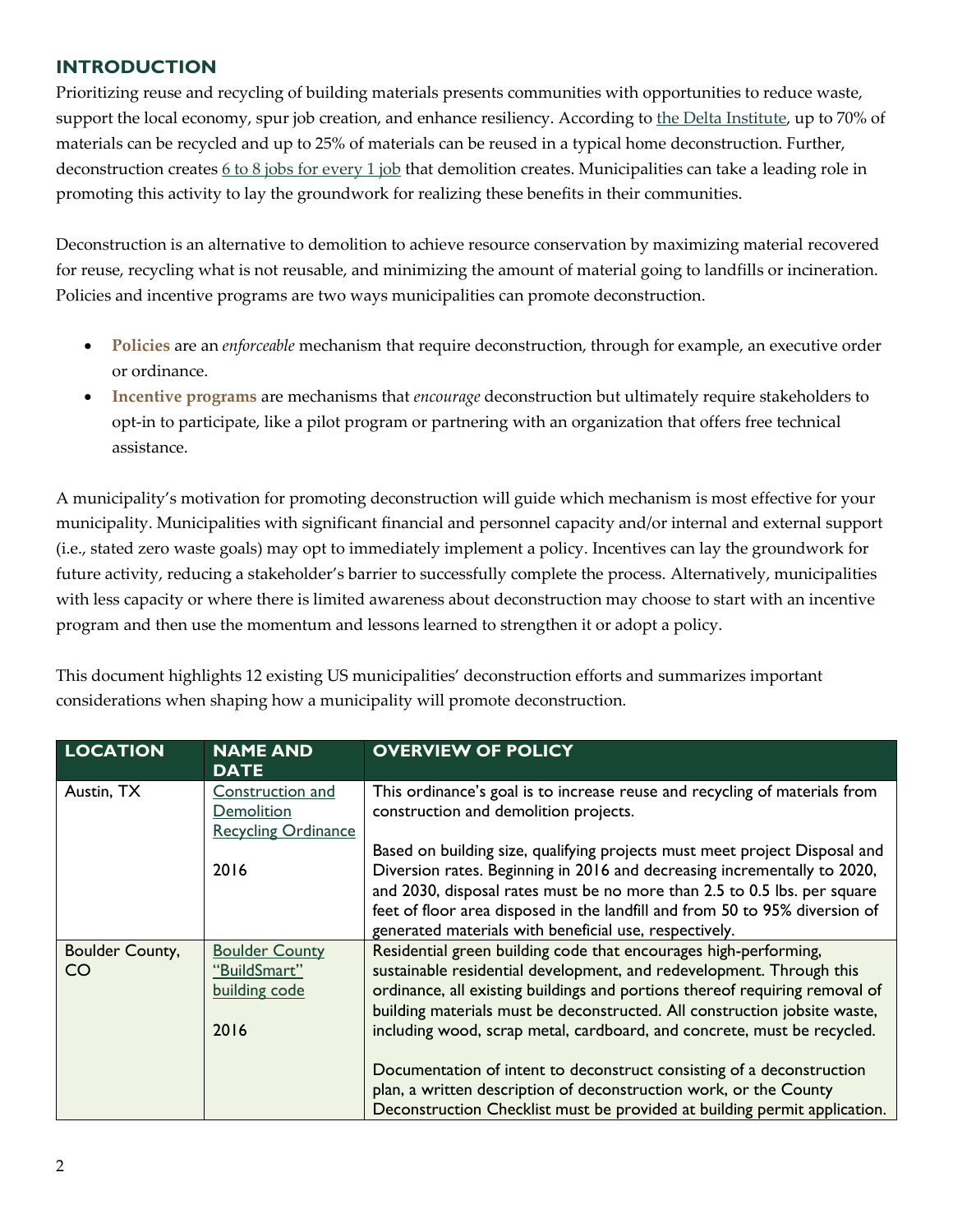| Concord, CA     | CalGreen /<br>Construction &<br>Demolition (C&D)<br>Debris Recovery<br>Program<br>2019                    | This ordinance requires that 65% by weight of job site debris generated<br>by most types of building projects be recycled, reused, or otherwise<br>diverted from landfill disposal. This applies to demolition projects and<br>most new construction, as well as most building additions or alterations.<br>It requires submission of plans and reports with verifiable post-project<br>documentation of diversion.                                                                           |
|-----------------|-----------------------------------------------------------------------------------------------------------|-----------------------------------------------------------------------------------------------------------------------------------------------------------------------------------------------------------------------------------------------------------------------------------------------------------------------------------------------------------------------------------------------------------------------------------------------------------------------------------------------|
| Cook County, IL | <b>Cook County's</b><br><b>Demolition Debris</b><br><b>Diversion</b><br>Ordinance<br>2016                 | This ordinance includes debris diversion requirements. Any residential<br>building is subject to a minimum 5% by weight reuse requirement and a<br>minimum total 70% by weight diversion requirement. Any non-residential<br>building is subject to a 70% by weight recycling requirement with reuse<br>encouraged whenever possible.                                                                                                                                                         |
| Milwaukee, WI   | Deconstruction<br>Ordinance<br>2018                                                                       | Structures built in 1929 or earlier, designated historic structures, and<br>structures in historic districts must be deconstructed rather than<br>demolished. Every deconstruction project shall achieve a documented<br>85% landfill diversion rate by weight, unless otherwise approved by the<br>commissioner.                                                                                                                                                                             |
| Nashville, TN   | <b>Construction and</b><br><b>Demolition Debris</b><br><b>Management Plans</b><br>2021                    | Through this ordinance, applicants for commercial building permits,<br>building demolition permits, and large multifamily residential building<br>permits must complete a Debris Management Plans via an online form.<br>There is a fee schedule for the review and processing of building permit<br>applications relating to waste management to recover the cost.                                                                                                                           |
| Palo Alto, CA   | Deconstruction &<br>Construction<br>Materials<br>Management<br>Ordinance<br>2020                          | This ordinance requires that all residential and commercial projects<br>where structures are being completely removed (formerly known as<br>demolition) must comply with the requirements for deconstruction,<br>salvage for reuse, and source separation of materials.                                                                                                                                                                                                                       |
| Baltimore, MD   | <b>Project Creating</b><br>Opportunities for<br>Renewal and<br>Enterprise - or<br>Project C.O.R.E<br>2016 | This initiative addresses uninhabitable housing stock by removing<br>thousands of vacant buildings to serve as the catalyst for redevelopment,<br>reinvestment, and stabilization in Baltimore. Project C.O.R.E. partners<br>ensure that City residents have access to jobs that result from C.O.R.E.<br>investments, including through such activities as demolition,<br>deconstruction, building stabilization and rehabilitation, and site<br>redevelopment.                               |
| Boston, MA      | Deconstruction In<br><b>Boston</b><br>2021                                                                | Initiative to encourage deconstruction by providing free technical<br>assistance through MassDEP. Development teams select one of five<br>deconstruction pathways to pursue: waste management plan, pre-demo<br>clean out, soft stripping, hybrid, or full deconstruction.<br>Incentives for participation include: receiving free technical assistance,<br>proactive preparing in advance of potential future policies, proactive<br>engagement with city goals, and potential tax benefits. |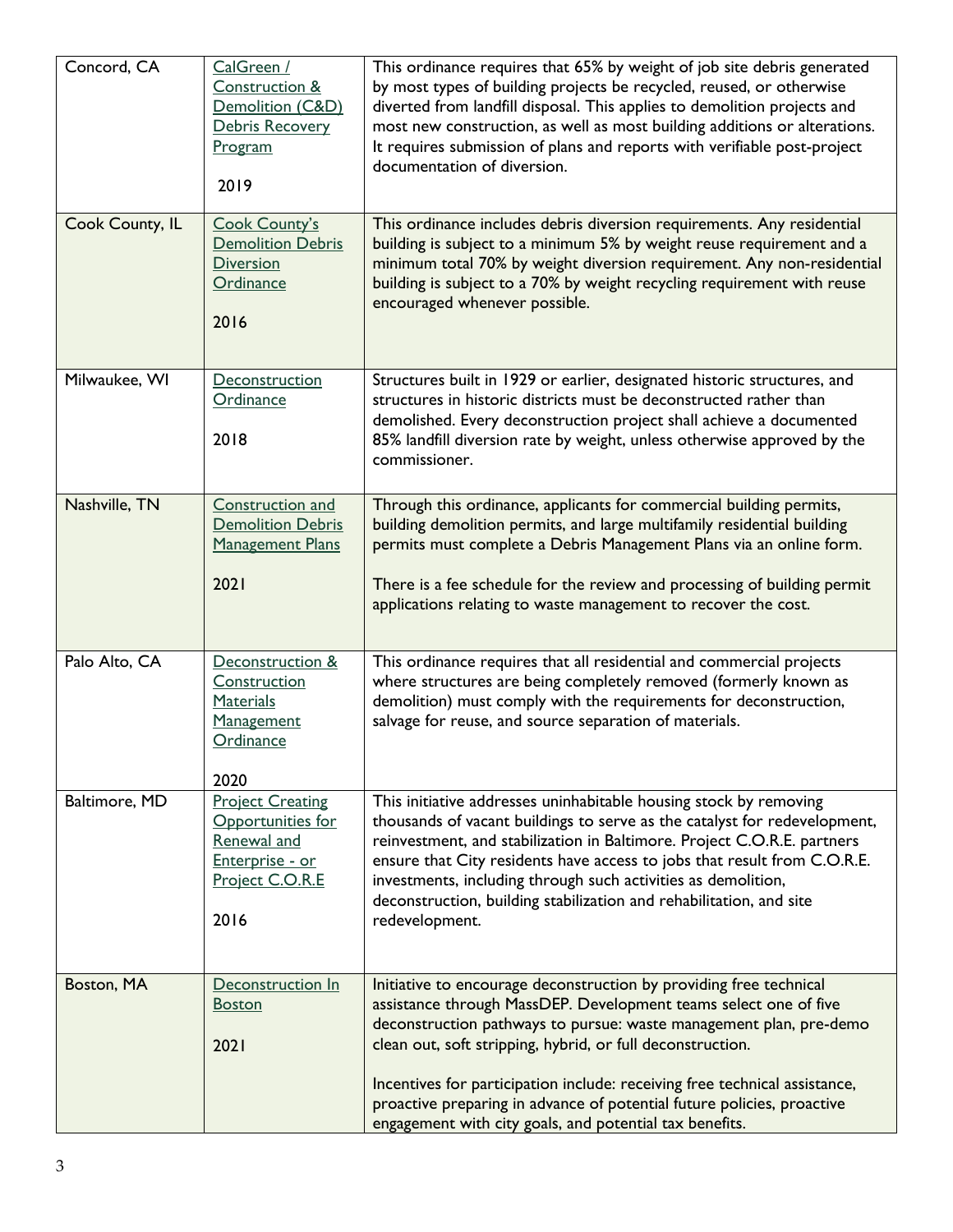| Pittsburgh, PA  | Deconstruction in<br>Pittsburgh<br>2021                                               | This initiative aims to develop a unified city-led deconstruction policy and<br>establish a city-led pilot program utilizing deconstruction methods on<br>city-owned condemned properties. This pilot applies to the 1,700<br>buildings that are currently condemned as uninhabitable.                                                                                                                                                                                               |
|-----------------|---------------------------------------------------------------------------------------|--------------------------------------------------------------------------------------------------------------------------------------------------------------------------------------------------------------------------------------------------------------------------------------------------------------------------------------------------------------------------------------------------------------------------------------------------------------------------------------|
| San Antonio, TX | Deconstruction and<br>Salvage Initiative/<br>Deconstruction &<br><b>Reuse Program</b> | This initiative aims to recapture building materials from the waste stream<br>and redirect them back into communities for reuse.                                                                                                                                                                                                                                                                                                                                                     |
| San Jose, CA    | 2018<br>Construction &<br>Demolition<br>Diversion (CDD)<br>Program<br>2001            | An initiative that encourages residents to recycle, reuse and salvage<br>construction debris and to deter disposing the Construction and<br>Demolition (C&D) materials directly in the landfills. It applies to all new<br>construction and tenant improvement projects valued over \$200,000 or<br>greater, and to all residential alterations of \$2,000 or more, all non-<br>residential alterations of \$5,000 or more, and all residential and non-<br>residential demolitions. |

#### **Types of Deconstruction**

There are multiple types of deconstruction. A building's material composition and age, market demand, project scope, and storage capacity all factor into which deconstruction type(s) best achieves an incentive program's or policy's purpose and desired outcome. A municipality can prescribe a single type of deconstruction or create "deconstruction pathways" that provide participants a menu of options to select which type(s) of deconstruction is best for a project.

| SCALE TYPE |                                 | <b>DEFINITION</b>                                                                                                 | <b>EXAMPLES</b> |
|------------|---------------------------------|-------------------------------------------------------------------------------------------------------------------|-----------------|
| <b>MIN</b> | <b>Adaptive Reuse</b>           | Maintaining a building structure while renovating its interior<br>for a different purpose                         |                 |
|            | <b>Waste Management</b><br>Plan | Document to plan for the reuse and recycling materials<br>during a project                                        | Nashville, TN   |
|            | Pre-Demo Clean Out              | Removing items like furniture that can be donated before the<br>project begins                                    |                 |
|            | Soft-Stripping                  | Recovers high value and easy to remove materials like<br>appliances, lighting, cabinetry, and architectural items |                 |
| Q٥         | <b>Partial Deconstruction</b>   | Encompasses additional material including doors, trim,<br>flooring, and windows                                   |                 |
| <b>MAX</b> | <b>Full Deconstruction</b>      | Salvaging all materials with value and outlets                                                                    | Portland, OR    |
|            | Deconstruction                  | Provides menu of deconstruction types to select best fit                                                          | Boston, MA      |
|            | Pathways                        | based on a project                                                                                                |                 |

### **IMPORTANT CONSIDERATIONS**

The section below outlines several key areas that a municipality should consider when developing a deconstruction policy or initiative.

#### **Identify Priorities**

As demonstrated by these examples, municipalities often center a deconstruction incentive program or policy around a specific qualification. A municipality may choose several parameters to achieve its purpose and desired outcome. These criteria can also be helpful to build a phased approach that frames later iterations or phases.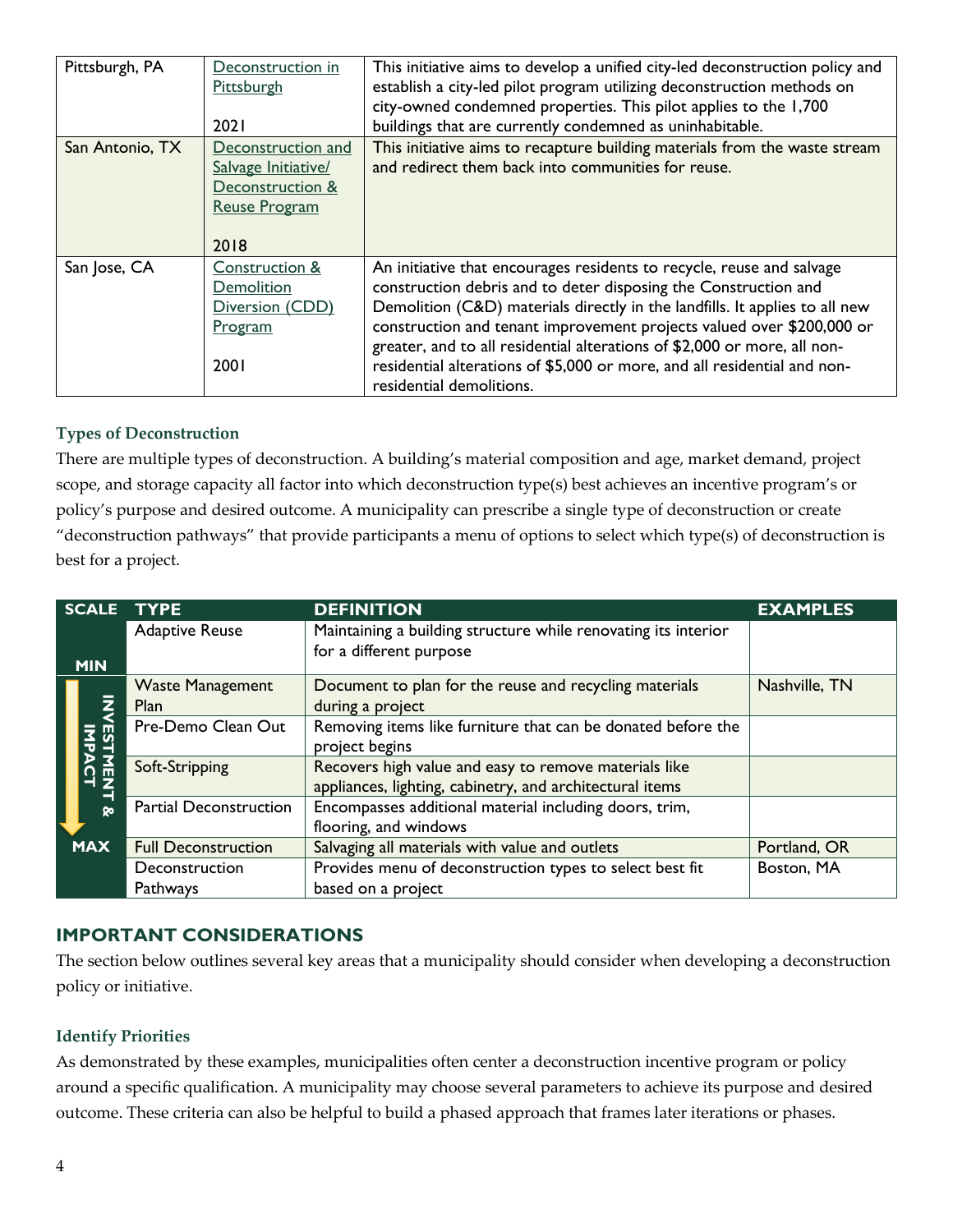| <b>PARAMETERS FOR POLICY/INCENTIVE</b>                    | <b>EXAMPLE</b>            |
|-----------------------------------------------------------|---------------------------|
| Demolition Process, Including Alterations and Renovations | Boston, MA                |
|                                                           | Boulder County, CO        |
|                                                           | Concord, CA               |
|                                                           | Cook County, IL           |
| <b>Building Age</b>                                       | Milwaukee, WI             |
|                                                           | Portland, OR              |
|                                                           | San Antonio, TX           |
| <b>Building Size</b>                                      | Austin, TX                |
| <b>Building Type</b>                                      | Nashville, TN             |
|                                                           | Palo Alto, CA             |
|                                                           | Portland, OR              |
|                                                           | San Antonio, TX           |
| Historic Preservation/ Adaptive Reuse                     | Boston, MA                |
|                                                           | Milwaukee, WI             |
|                                                           | Portland, OR              |
|                                                           | San Antonio, TX           |
| Uninhabitable Housing Stock                               | Baltimore, MD             |
|                                                           | Pittsburgh, PA            |
|                                                           | San Antonio, TX           |
| Project Value                                             | San Jose, CA              |
| Minimum % C&D recycled                                    | Austin, TX                |
| Minimum % C&D reused                                      | Cook County, IL           |
|                                                           | Milwaukee, WI             |
| Specific types of materials that need to be recovered     | <b>Boulder County, CO</b> |

Available incentives that can be provided for deconstruction initiatives or policies include:

- Offering deconstruction permits for free vs. charging a fee for demolition permits
- Fast-tracked permitting for deconstruction
- Grants to offset cost difference between demolition and deconstruction (i.e., a \$/ft<sup>2</sup> incentive)
- Providing free technical assistance
- Sticker or certification promoting deconstruction
- Workforce training
- Zoning relief

#### **Engaging Stakeholders**

Deconstruction requires commitment from entities across several sectors and industries. These may include representatives from government departments, interest groups such as historic preservation, reuse and recycling outlets or markets, and developers, contractors, or property owners. Motivations may range from economic development and equity to materials reuse, cost savings, and recognition.

#### **Diversity, Equity, and Inclusion (DEI)**

Deconstruction provides an opportunity to integrate and advance a municipality's diversity, equity, and inclusion efforts. If a municipality has minimal resources to support this collaboration, promoting deconstruction can also serve as an intervention point to advocate for greater resources to advance DEI efforts. Some opportunities include: